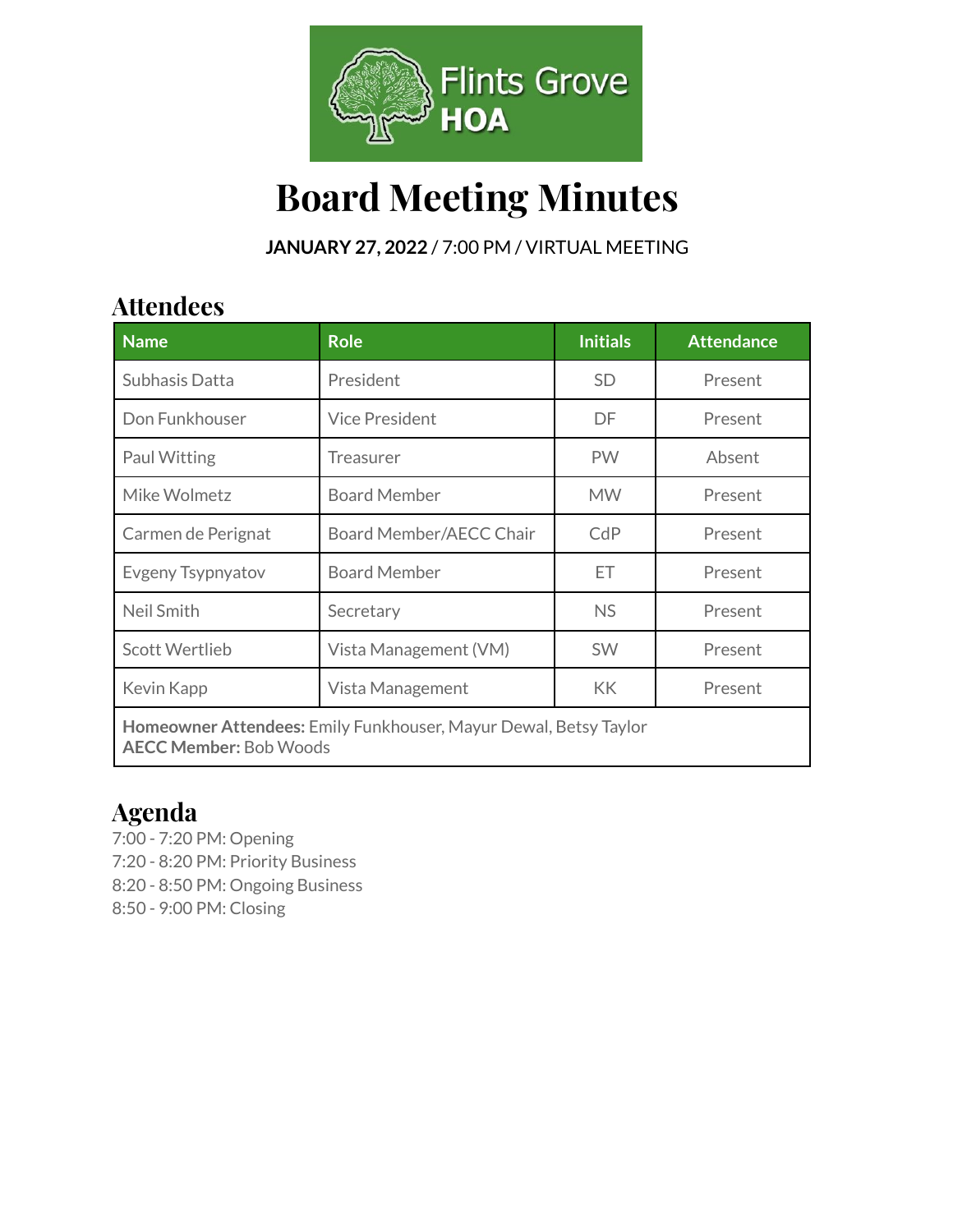## **Notes**

- **OPENING**
	- Meeting called to order at 7:05pm by Subhasis Datta, President.
	- December Meeting minutes are not ready to be brought to motion. NS, CdP and SW to connect to further edit in preparation for a vote next month..
	- Financial Account Balances:
		- Operating Account: \$4.6k
		- New Reserve: \$55.0k
		- Checking Account: \$5.3k
		- Reserve: \$222k

#### **PRIORITY BUSINESS**

- **1. Trail Signs**
	- a. The new signs are ready for installation. This will take place once the weather is more conducive to ground work.

#### **2. Landscaping Watering Expenses**

- a. Invoice for \$4,358 received.
- b. VM and AECC to discuss with Allentuck to negotiate better rates for this service.

#### **3. White Developer Fence Policies**

a. Documents are being registered with the CCOC.

#### **4. Other AECC Updates**

- a. Townhome owner requested to perform an oil change in the HOA parking spaces. This request was declined and the owner was asked to perform this offsite.
- b. Townhome owner requested that the HOA consider funding a portion of the work for a retaining wall to be installed against his home. This request was declined while support for the work to take place was granted to the homeowner.
- c. 14314 Rich Branch Drive Request to install an Electric Vehicle Charging station in a townhome parking space. The AECC will discuss further and return to the Board with a recommendation given that parking at the townhomes is not assigned to any particular homeowner. .
- d. 14322 Rich Branch Drive Townhome owner requested installation of a protective fence in front of their home to assist with protecting plants and flowers. Board discussion on the ongoing nature of this enquiry. VM suggested that the AECC reconvene to determine the approach as this is within their remit.

#### **5. Dufief Mill Road Clean Up**

- a. Homeowner Mayur Dewal attended the Board Meeting to request an update on the Dufief Mill Road clean up.
- b. VM provided an update and will follow up with the homeowner as the Board looks towards the landscaping work that is required to finish this job.